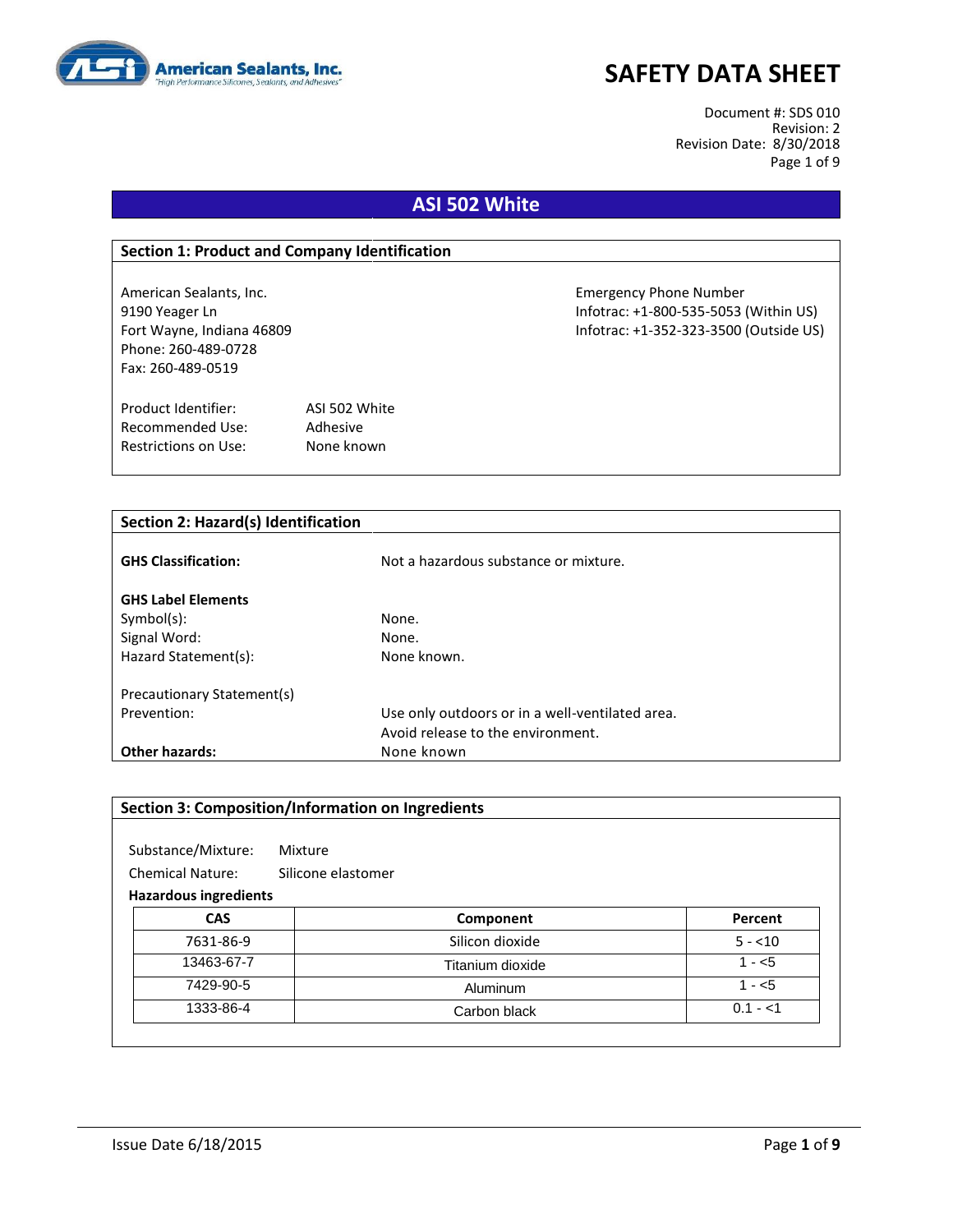### **Section 4: First-Aid Measures**

| Inhalation:                                                        | IF INHALED: Remove to fresh air.<br>Get medical attention if symptoms occur.                                                      |
|--------------------------------------------------------------------|-----------------------------------------------------------------------------------------------------------------------------------|
| Skin Contact:                                                      | IF ON SKIN: Wash with soap and water as a precaution.<br>Get medical advice/attention if symptoms occur.                          |
| Eye Contact:                                                       | If eye irritation develops and persists: Get medical advice/attention.                                                            |
| Ingestion:                                                         | If swallowed, DO NOT induce vomiting.<br>Get immediate medical attention if symptoms occur.<br>Rinse mouth thoroughly with water. |
| Most important symptoms<br>and effects, both acute and<br>delayed: | None known.                                                                                                                       |
| Protection of first-aiders:                                        | No special precautions are necessary for first aid responders.                                                                    |
| Notes to physician:                                                | Treat symptomatically and supportively.                                                                                           |

| <b>Section 5: Fire-Fighting Measures</b>                          |                                                                                                               |  |
|-------------------------------------------------------------------|---------------------------------------------------------------------------------------------------------------|--|
|                                                                   |                                                                                                               |  |
| Suitable Extinguishing Media:                                     | Use carbon dioxide, regular dry chemical, alcohol-resistant foam or<br>water.                                 |  |
| Unsuitable Extinguishing Media:                                   | None known.                                                                                                   |  |
| <b>Specific Hazards Arising from the Chemical</b>                 |                                                                                                               |  |
| Hazardous Decomposition Products:                                 | Upon decomposition, this product emits carbon oxides, silicon<br>oxides, formaldehyde, and metal oxides.      |  |
| Special Protective Equipment and<br>Precautions for Firefighters: | Exposure to combustion products may be a hazard to health.                                                    |  |
|                                                                   | Firefighters should wear full-face, self-contained breathing apparatus<br>and impervious protective clothing. |  |
| Specific extinguishing methods:                                   | Use extinguishing measures that are appropriate to local<br>circumstances and the surrounding environment.    |  |
|                                                                   | Use water spray to cool unopened containers.                                                                  |  |
|                                                                   | Remove undamaged containers from fire area if it is safe to do so.                                            |  |
|                                                                   | Evacuate area.                                                                                                |  |

| <b>Section 6: Accidental Release Measures</b>                                  |                                                                                                                                   |  |
|--------------------------------------------------------------------------------|-----------------------------------------------------------------------------------------------------------------------------------|--|
| Personal Precautions, Protective<br><b>Equipment and Emergency Procedures:</b> | Follow safe handling advice and personal protective equipment<br>recommendations.                                                 |  |
| <b>Environment Precautions:</b>                                                | Avoid release to the environment. Prevent further leakage or<br>spillage if safe to do so. Retain and dispose of contaminate wash |  |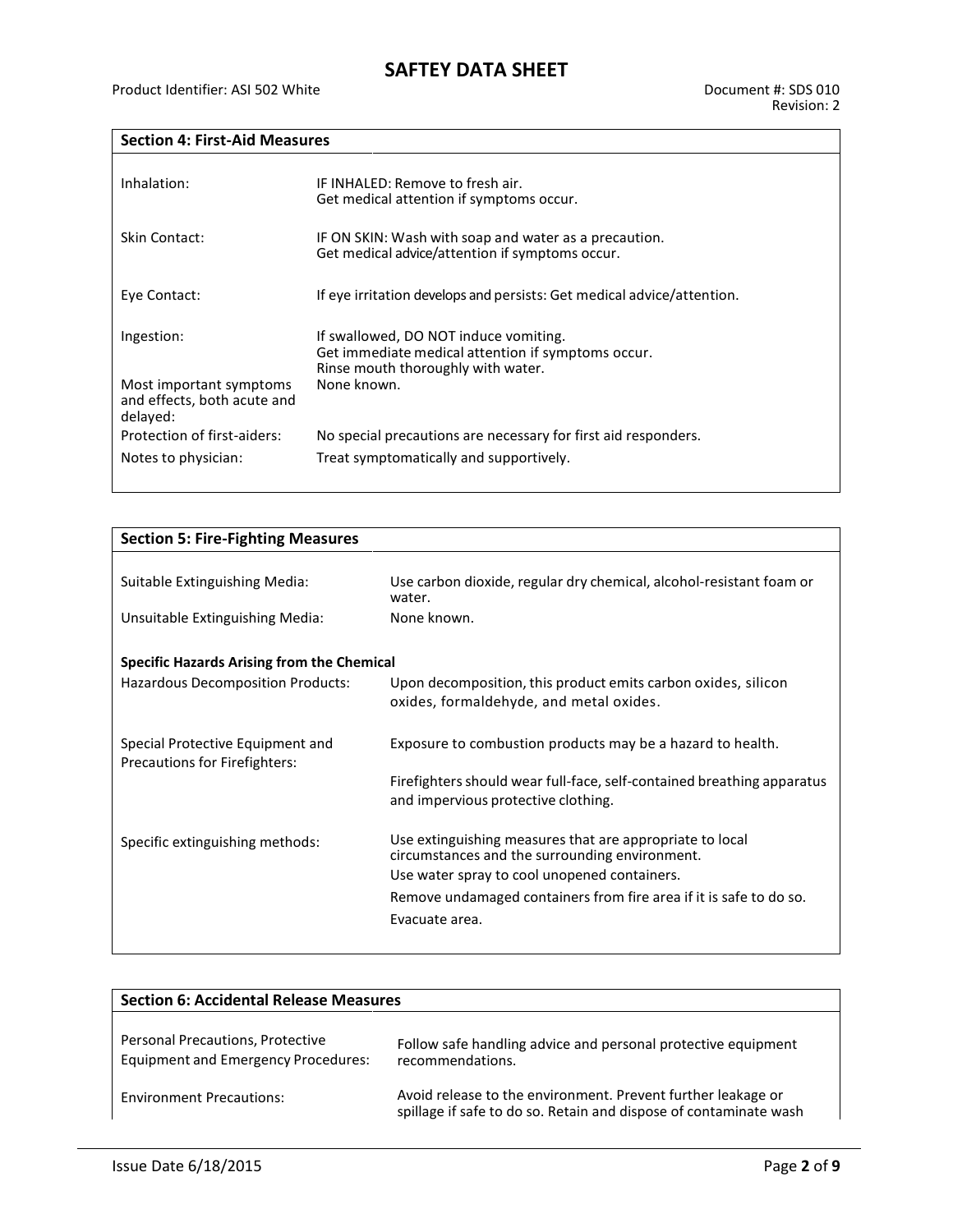| Product Identifier: ASI 502 White | Document #: SDS 010<br>Revision: 2                                  |  |
|-----------------------------------|---------------------------------------------------------------------|--|
|                                   | water. Local authorities should be advised if significant spillages |  |

|                                       | water. Local authorities should be advised if significant spillages<br>cannot be contained.                                                                                                                                                                                                                                                                                                                                                                                     |
|---------------------------------------|---------------------------------------------------------------------------------------------------------------------------------------------------------------------------------------------------------------------------------------------------------------------------------------------------------------------------------------------------------------------------------------------------------------------------------------------------------------------------------|
| Methods and Materials for Containment |                                                                                                                                                                                                                                                                                                                                                                                                                                                                                 |
| and Cleaning Up:                      | Absorb with inert absorbent material.<br>For large spills, provide diking or other appropriate containment to<br>keep material from spreading. If diked material can be pumped,<br>store recovered material in appropriate container. Clean up<br>remaining materials from spill with suitable absorbent.<br>Local or national regulations may apply to releases and disposal of<br>this material, as well as those materials and items employed in the<br>cleanup of releases. |

| <b>Section 7: Handling and Storage</b> |                                                                                                                                                                                                                        |
|----------------------------------------|------------------------------------------------------------------------------------------------------------------------------------------------------------------------------------------------------------------------|
|                                        |                                                                                                                                                                                                                        |
| Technical measures:                    | See Engineering measures under Exposure Controls/Personal                                                                                                                                                              |
|                                        | Protection section.                                                                                                                                                                                                    |
| Local/Total ventilation:               | Use only with adequate ventilation.                                                                                                                                                                                    |
| Advice on safe handling:               | Handle in accordance with good industrial hygiene and safety practice,<br>based on the results of the workplace exposure assessment.<br>Take care to prevent spills, waste and minimize release to the<br>environment. |
| Conditions for safe storage:           | Keep in properly labeled containers.<br>Store in accordance with the<br>particular national regulations.                                                                                                               |
| Materials to avoid:                    | Do not store with the following product types:<br>Strong oxidizing agents.                                                                                                                                             |

|                                  | <b>Section 8: Exposure Controls/Personal Protection</b> |                                                                                                               |
|----------------------------------|---------------------------------------------------------|---------------------------------------------------------------------------------------------------------------|
| <b>Component Exposure Limits</b> |                                                         |                                                                                                               |
| <b>CAS</b>                       | Component                                               | <b>Exposure Limits</b>                                                                                        |
| 7631-86-9                        | Silicon dioxide                                         | OSHA Z-3: 20 million particles/ft3 (Silica) TWA (dust); 80<br>mg/m3 / %SiO2 (Silica) TWA (dust)               |
|                                  |                                                         | NIOSH REL: 6 mg/m3 (Silica) TWA                                                                               |
| 13463-67-7                       | Titanium dioxide                                        | ACGIH: 10 mg/m3 TWA                                                                                           |
|                                  |                                                         | OSHA Z-1: 15 mg/m3 TWA (total dust)                                                                           |
| 7429-90-5                        |                                                         | ACGIH: 1 mg/m3 TWA (respirable fraction)                                                                      |
|                                  | Aluminum                                                | <b>OSHA Z-1:</b> 15 mg/m3 TWA (total dust); 5 mg/m3 TWA<br>(respirable fraction)                              |
|                                  |                                                         | NIOSH REL: 5 mg/m3 TWA (respirable fraction); 10<br>mg/m3 TWA (total); 5 mg/m3 TWA (pyro powders)             |
|                                  |                                                         | ACGIH: 3 mg/m3 TWA (inhalable fraction)                                                                       |
| 1333-86-4                        | Carbon black                                            | OSHA Z-1: 3.5 mg/m3 TWA                                                                                       |
|                                  |                                                         | NIOSH REL: 3.5 mg/m3 TWA                                                                                      |
| hazard.                          |                                                         | These substance(s) are inextricably bound in the product and therefore do not contribute to a dust inhalation |
| Silicon dioxide                  |                                                         |                                                                                                               |
|                                  | Titanium dioxide                                        |                                                                                                               |
| Carbon black                     |                                                         |                                                                                                               |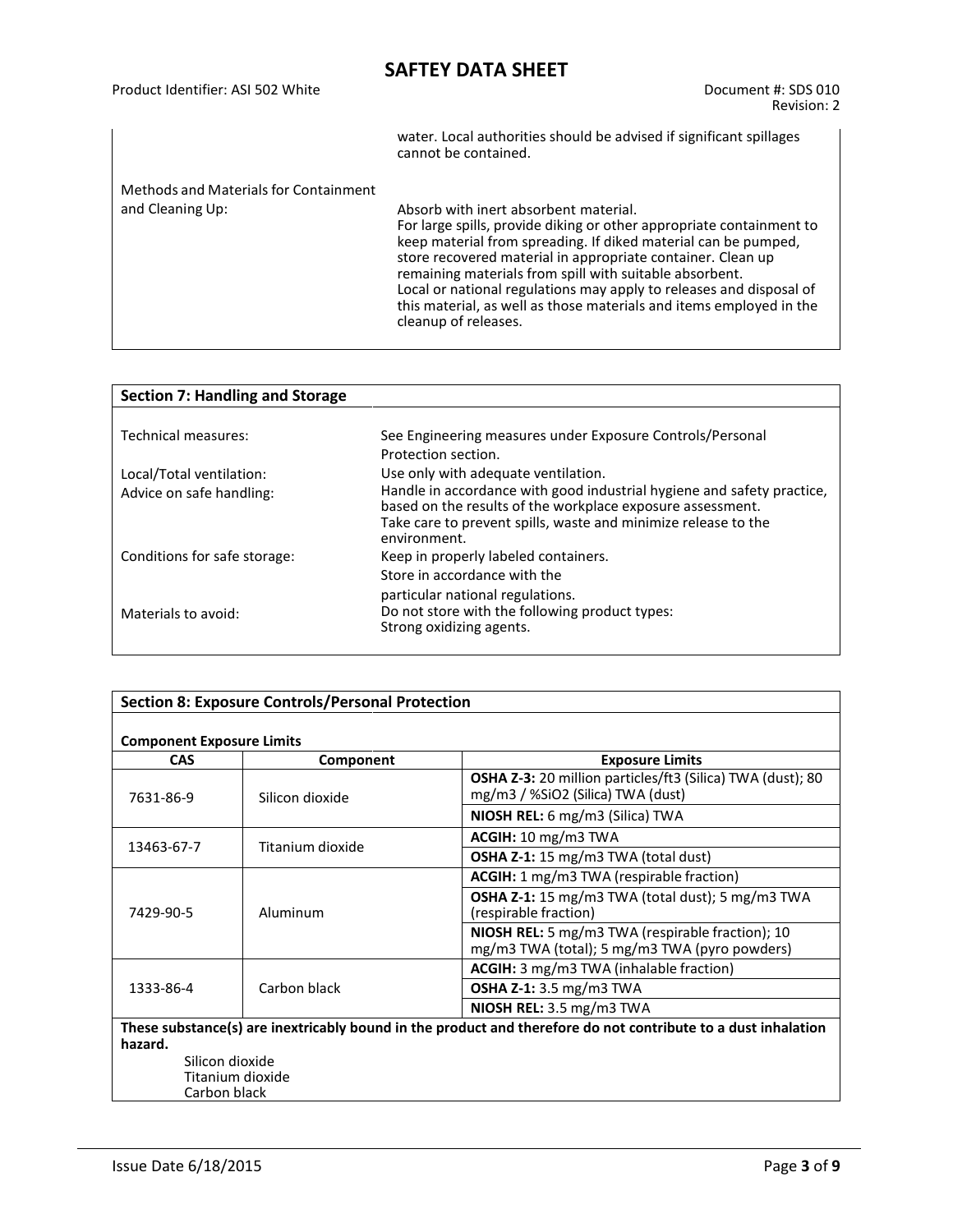| <b>Engineering measures:</b>          | Processing may form hazardous compounds (see section 10).<br>Ensure adequate ventilation, especially in confined areas. Ensure                                                                                                                                                                                                                                                                                                                                                                                                                                                                                                                                                                   |
|---------------------------------------|--------------------------------------------------------------------------------------------------------------------------------------------------------------------------------------------------------------------------------------------------------------------------------------------------------------------------------------------------------------------------------------------------------------------------------------------------------------------------------------------------------------------------------------------------------------------------------------------------------------------------------------------------------------------------------------------------|
|                                       | compliance with applicable exposure limits.<br>Dust formation may be relevant in the processing of this product. In<br>addition to substance-specific OELs, general limitations of<br>concentrations of particulates in the air at work-places have to be<br>considered in workplace risk assessment.<br>Relevant limits include: OSHA PEL for Particulates Not Otherwise<br>Regulated of 15 mg/m3 - total dust, 5 mg/m3 - respirable fraction; and<br>ACGIH TWA for Particles (insoluble or poorly soluble) Not Otherwise<br>Specified of 3 mg/m3 - respirable particles, 10 mg/m3 - inhalable<br>particles.                                                                                    |
| <b>Individual Protection Measures</b> |                                                                                                                                                                                                                                                                                                                                                                                                                                                                                                                                                                                                                                                                                                  |
| Eye/Face Protection:                  | Wear safety goggles. Provide an emergency eye wash fountain and<br>quick drench shower in the immediate work area.                                                                                                                                                                                                                                                                                                                                                                                                                                                                                                                                                                               |
| <b>Skin Protection:</b>               | Skin should be washed after contact.                                                                                                                                                                                                                                                                                                                                                                                                                                                                                                                                                                                                                                                             |
| Hand Protection:                      | Wash hands before breaks and at the end of workday.                                                                                                                                                                                                                                                                                                                                                                                                                                                                                                                                                                                                                                              |
| <b>Respiratory Protection:</b>        | General and local exhaust ventilation is recommended to maintain<br>vapor exposures below recommended limits. Where concentrations<br>are above recommended limits or are unknown, appropriate<br>respiratory protection should be worn. Follow OSHA respirator<br>regulations (29 CFR 1910.134) and use NIOSH/MSHA approved<br>respirators. Protection provided by air purifying respirators against<br>exposure to any hazardous chemical is limited. Use a positive pressure<br>air supplied respirator if there is any potential for uncontrolled release,<br>exposure levels are unknown, or any other circumstance where air<br>purifying respirators may not provide adequate protection. |
| Hygiene measures:                     | Ensure that eye flushing systems and safety showers are located close<br>to the working place.<br>When using do not eat, drink or smoke.<br>Wash contaminated clothing before re-use.<br>These precautions are for room temperature handling. Use at elevated<br>temperature or aerosol/spray applications may require added<br>precautions.                                                                                                                                                                                                                                                                                                                                                     |

### **Section 9: Physical and Chemical Properties**

| <b>Physical State:</b>           | Liguid                                    | Appearance: Paste           |                |
|----------------------------------|-------------------------------------------|-----------------------------|----------------|
| Color:                           | In accordance with<br>product description | <b>Physical Form:</b> Paste |                |
| Odor:                            | Acetic Acid                               | <b>Odor Threshold:</b>      | Not available  |
| pH:                              | Not applicable                            | <b>Melting Point:</b>       | Not available  |
| <b>Boiling Point:</b>            | Not applicable                            | Decomposition:              | Not available  |
| <b>Flash Point:</b>              | >100 ℃ (closed cup)                       | <b>Evaporation Rate:</b>    | Not applicable |
| <b>OSHA Flammability Class:</b>  | Not classified as a                       | <b>Vapor Pressure:</b>      | Not applicable |
|                                  | flammability hazard                       |                             |                |
| Vapor Density (air = $1$ ):      | Not available                             | Density:                    | 1.007          |
| Specific Gravity (water $= 1$ ): | Not available                             | <b>Water Solubility:</b>    | Not available  |
| Log KOW:                         | Not available                             | Coeff. Water/Oil Dist:      | Not available  |
| KOC:                             | Not available                             | Auto Ignition:              | Not available  |
| Viscosity:                       | Not applicable                            | VOC:                        | Not available  |
| <b>Volatility:</b>               | Not available                             | <b>Molecular Formula:</b>   | Not available  |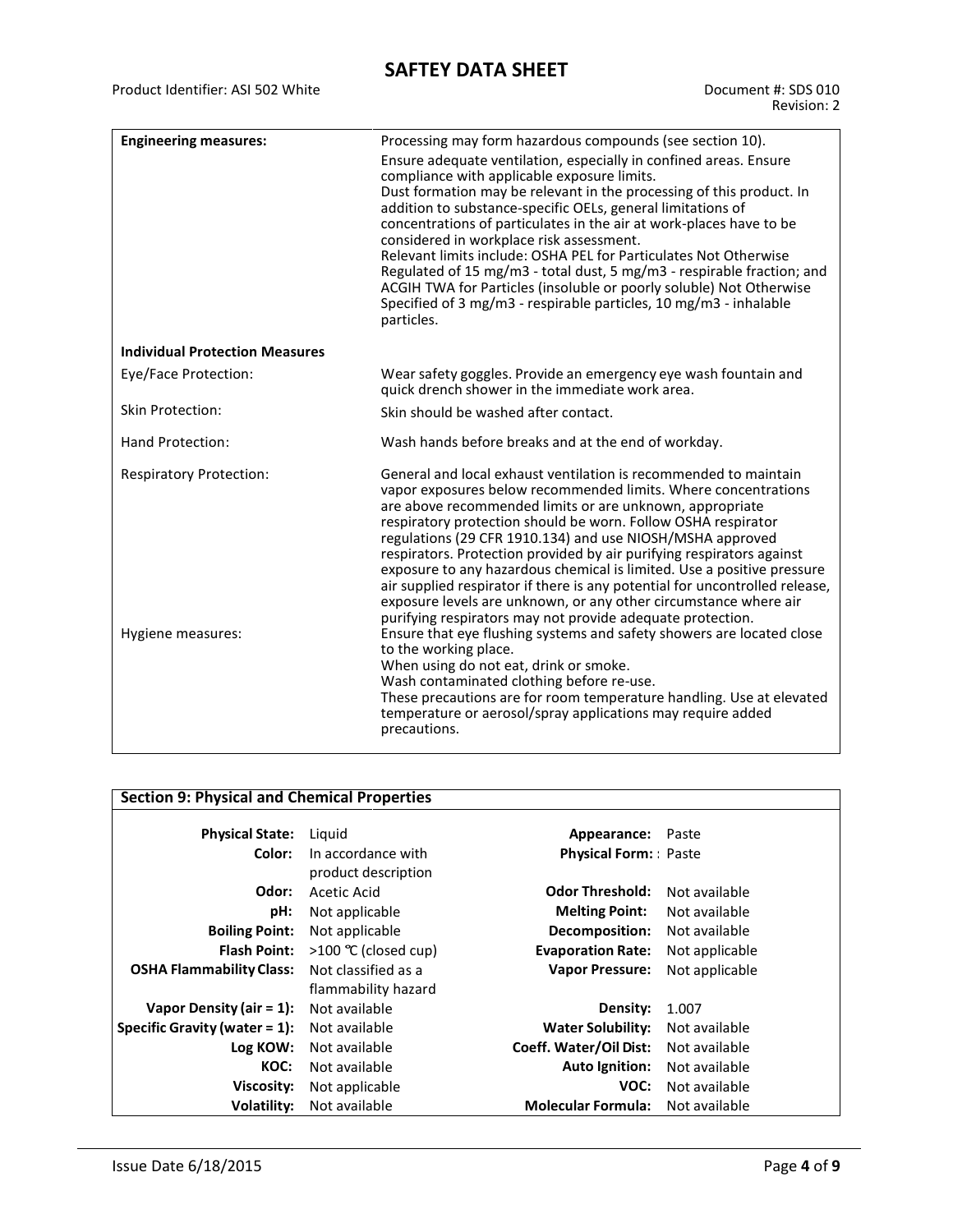| <b>Section 10: Stability and Reactivity</b>     |                                                                                                                                                                                                                                                                                                                                   |  |
|-------------------------------------------------|-----------------------------------------------------------------------------------------------------------------------------------------------------------------------------------------------------------------------------------------------------------------------------------------------------------------------------------|--|
|                                                 |                                                                                                                                                                                                                                                                                                                                   |  |
| Reactivity:                                     | Not classified as a reactivity hazard.                                                                                                                                                                                                                                                                                            |  |
| <b>Chemical Stability:</b>                      | Stable at normal temperatures and pressure.                                                                                                                                                                                                                                                                                       |  |
| Possibility of Hazardous Reactions:             | Use at elevated temperatures may form highly hazardous compounds.                                                                                                                                                                                                                                                                 |  |
|                                                 | Can react with strong oxidizing agents.                                                                                                                                                                                                                                                                                           |  |
|                                                 | Acetic acid is formed upon contact with water or humid air.<br>When heated to temperatures above 150 °C (300 °F) in the presence of<br>air, trace quantities of formaldehyde may be released.<br>See OSHA formaldehyde standard, 29 CFR 1910.1048<br>Hazardous decomposition products will be formed at elevated<br>temperatures. |  |
| Conditions to Avoid:<br>Incompatible Materials: | None known.<br>Oxidizing agents.                                                                                                                                                                                                                                                                                                  |  |
| Hazardous Decomposition Products:               | Formaldehyde                                                                                                                                                                                                                                                                                                                      |  |

### **Section 11: Toxicological Information**

#### **Acute Toxicity**

Not classified based on available information.

| <b>CAS</b> | Component        | <b>Species</b><br>Result |        | <b>Dose</b>    | <b>Exposure</b> |
|------------|------------------|--------------------------|--------|----------------|-----------------|
| 7631-86-9  |                  | LD50 Oral                | Rat    | $>3300$ mg/kg  | N/A             |
|            | Silicon dioxide  | <b>LC50 Inhalation</b>   | Rat    | $>2.08$ mg/L   | 4 hr            |
|            |                  | LD50 Dermal              | Rabbit | $>5000$ mg/kg  | N/A             |
| 13463-67-7 | Titanium dioxide | LD50 Oral                | Rat    | $>5000$ mg/kg  | N/A             |
|            |                  | <b>LC50 Inhalation</b>   | Rat    | $>6.82$ mg/L   | 4 hr            |
| 7429-90-5  |                  | LD50 Oral                | Rat    | $>5000$ mg/kg  | N/A             |
|            | Aluminum         | LC50 Inhalation          | Rat    | $>0.888$ mg/L  | 4 hr            |
| 1333-86-4  |                  | LD50 Oral                | Rat    | $>5000$ mg/kg  | N/A             |
|            | Carbon black     | <b>LC50 Inhalation</b>   | Rat    | $>0.0046$ mg/L | 4 hr            |
|            |                  | LD50 Dermal              | Rabbit | $>3000$ mg/kg  | N/A             |

#### **Information on Likely Routes of Exposure**

| Inhalation:                      | Not classified based on available information. |  |
|----------------------------------|------------------------------------------------|--|
| Ingestion:                       | Not classified based on available information. |  |
| Skin Contact:                    | Not classified based on available information. |  |
| Eye Contact:                     | Not classified based on available information. |  |
|                                  |                                                |  |
| Immediate Effects:               | Not classified based on available information. |  |
| Delayed Effects:                 | No information is available.                   |  |
| Medical Conditions Aggravated by | No information is available.                   |  |
| Exposure:                        |                                                |  |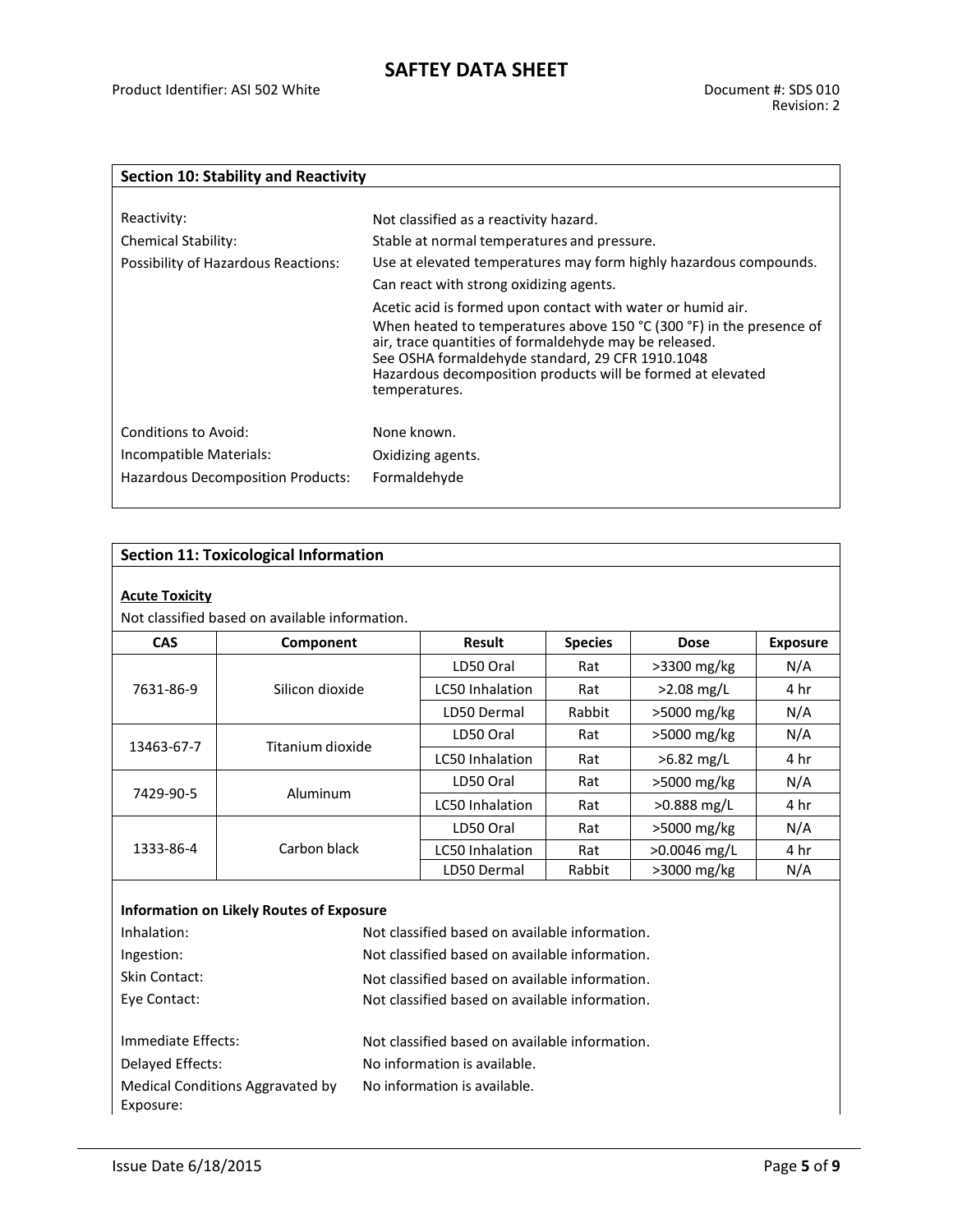| Irritation/Corrosivity Data:      | Not classified based on available information. |
|-----------------------------------|------------------------------------------------|
| <b>Respiratory Sensitization:</b> | Not classified based on available information. |
| Dermal Sensitization:             | Not classified based on available information. |
| Germ Cell Mutagenicity:           | Not classified based on available information. |
| Carcinogenicity:                  | Not classified based on available information. |

#### **Component Carcinogenicity**

| <b>CAS</b>                                             | Component        | <b>Result</b>                                                                                                                |  |  |  |
|--------------------------------------------------------|------------------|------------------------------------------------------------------------------------------------------------------------------|--|--|--|
| 13463-67-7                                             | Titanium dioxide | <b>IARC:</b> Group 2B (possibly carcinogenic to humans)                                                                      |  |  |  |
|                                                        |                  | <b>OSHA:</b> Not present at levels greater than or equal to 0.1% to be identified as<br>a carcinogen or potential carcinogen |  |  |  |
|                                                        |                  | <b>NTP:</b> Not present at levels greater than or equal to 0.1% to be identified as a<br>carcinogen or potential carcinogen  |  |  |  |
| 1333-86-4                                              | Carbon Black     | <b>IARC:</b> Group 2B (possibly carcinogenic to humans)                                                                      |  |  |  |
|                                                        |                  | <b>OSHA:</b> Not present at levels greater than or equal to 0.1% to be identified as<br>a carcinogen or potential carcinogen |  |  |  |
|                                                        |                  | <b>NTP:</b> Not present at levels greater than or equal to 0.1% to be identified as a<br>carcinogen or potential carcinogen  |  |  |  |
|                                                        |                  |                                                                                                                              |  |  |  |
| Reproductive Toxicity:                                 |                  | Not classified based on available information.                                                                               |  |  |  |
| Specific Target Organ Toxicity -                       |                  | No target organs identified.                                                                                                 |  |  |  |
| Single Exposure:                                       |                  |                                                                                                                              |  |  |  |
| Specific Target Organ Toxicity -<br>Repeated Exposure: |                  | No target organs identified.                                                                                                 |  |  |  |
| <b>Aspiration Hazard:</b>                              |                  | Not classified based on available information.                                                                               |  |  |  |

### **Section 12: Ecological Information**

#### **Ecotoxicity**

No information available for the product.

### **Component Analysis – Aquatic Toxicity**

| <b>CAS</b> | Component                  | <b>Aquatic</b>       | Result      | <b>Species</b>                             | <b>Dose</b>   | <b>Exposure</b> |
|------------|----------------------------|----------------------|-------------|--------------------------------------------|---------------|-----------------|
| 13463-67-7 | <b>Titanium</b><br>dioxide | <b>Fish</b>          | LC50        | Rainbow trout<br>(Oncorhynchus mykiss)     | $>100$ mg/L   | 96 hr           |
|            |                            | <b>Invertebrates</b> | <b>EC50</b> | Water flea (Daphnia<br>magna)              | $>100$ mg/L   | 48 hr           |
|            |                            | Algae                | EC50        | Marine diatom<br>(Skeletonema<br>costatum) | >10,000 mg/L  | 72 hr           |
|            |                            | <b>Bacteria</b>      | <b>EC50</b> | N/A                                        | $>1000$ mg/L  | 3 <sub>hr</sub> |
| 7429-90-5  | Aluminum                   | <b>Fish</b>          | <b>LC50</b> | Rainbow trout<br>(Oncorhynchus mykiss)     | $80 \mu g/L$  | 96 hr           |
|            |                            | Invertebrates        | <b>EC50</b> | Water flea (Daphnia<br>magna)              | $>0.135$ mg/L | 48 hr           |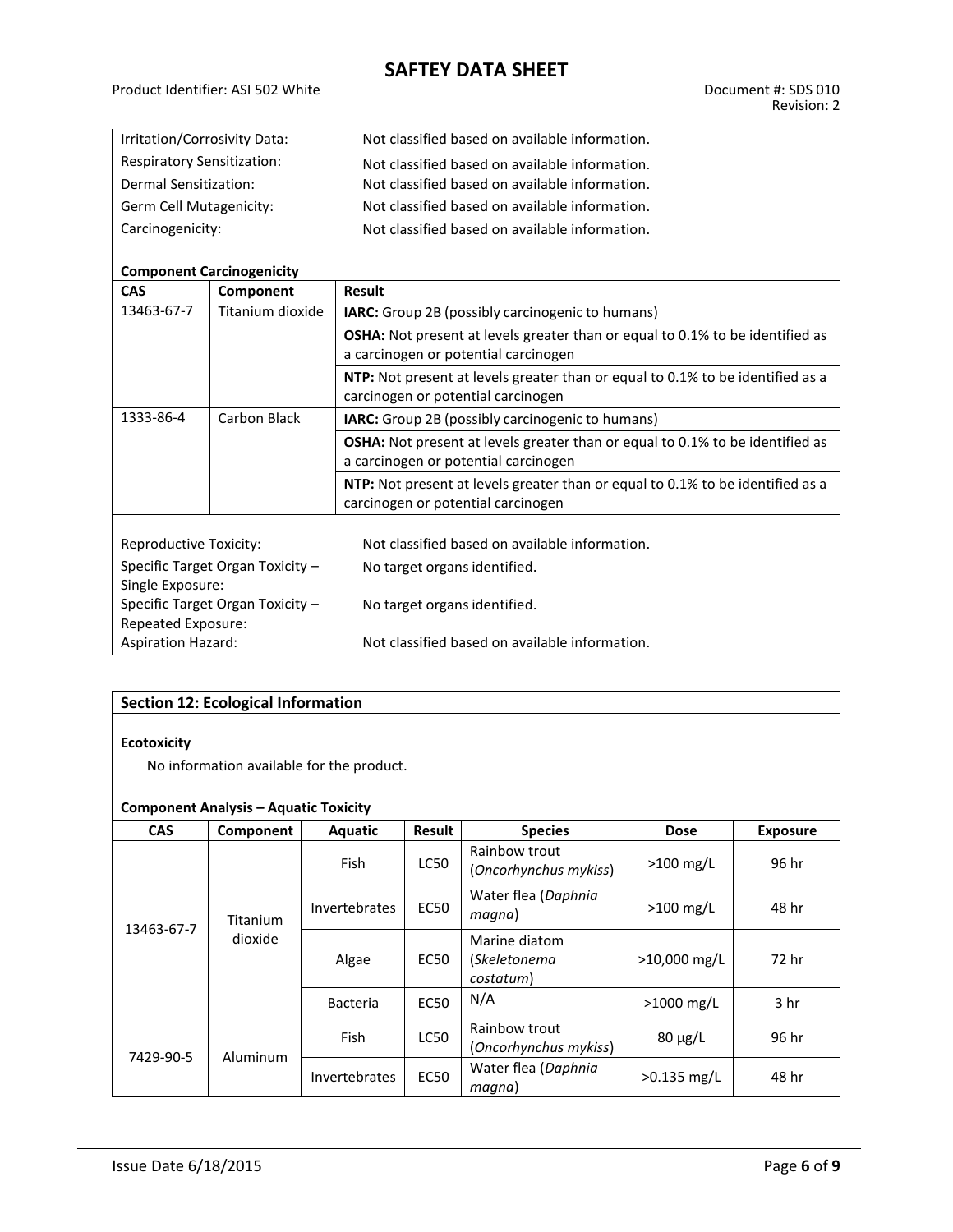#### Product Identifier: ASI 502 White Document #: SDS 010

|                                                                                                                                                                                                                          |                        | Fish (Chronic<br>toxicity) | No toxicity at the limit of solubility. |                                                    |             |       |
|--------------------------------------------------------------------------------------------------------------------------------------------------------------------------------------------------------------------------|------------------------|----------------------------|-----------------------------------------|----------------------------------------------------|-------------|-------|
|                                                                                                                                                                                                                          | Carbon<br><b>Black</b> | <b>Fish</b>                | <b>LC50</b>                             | Zebrafish (Danio rerio)                            | $1000$ mg/L | 96 hr |
| 1333-86-4                                                                                                                                                                                                                |                        | Invertebrates              | <b>EC50</b>                             | Water flea (Daphnia<br>magna)                      | >5600 mg/L  | 24 hr |
|                                                                                                                                                                                                                          |                        | Algae                      | <b>NOEC</b>                             | Green algae<br><i>(Desmodesmus</i><br>subspicatus) | 10,000 mg/L | 72 hr |
| <b>Persistence and Degradability:</b><br>No data available.<br><b>Bioaccumulative Potential:</b><br>No data available.<br><b>Mobility in Soil:</b><br>No data available.<br>Other adverse effects:<br>No data available. |                        |                            |                                         |                                                    |             |       |

| <b>Section 13: Disposal Considerations</b>                                          |                                                                                                                                                                |  |  |  |
|-------------------------------------------------------------------------------------|----------------------------------------------------------------------------------------------------------------------------------------------------------------|--|--|--|
| <b>Disposal Methods</b><br><b>Resource Conservation and Recovery</b><br>Act (RCRA): | This product has been evaluated for RCRA characteristics and does not<br>meet the criteria of hazardous waste if discarded in its purchased form.              |  |  |  |
| Waste from residues:                                                                | Dispose of in accordance with local regulations.                                                                                                               |  |  |  |
| Contaminated packaging:                                                             | Empty containers should be taken to an approved waste handling site<br>for recycling or disposal.<br>If not otherwise specified: Dispose of as unused product. |  |  |  |

| <b>Section 14: Transport Information</b> |                                         |
|------------------------------------------|-----------------------------------------|
|                                          |                                         |
| <b>International Regulation</b>          |                                         |
| UNRTDG:                                  | Not regulated as a dangerous good.      |
| IATA-DGR:                                | Not regulated as a dangerous good.      |
| IMDG-Code:                               | Not regulated as a dangerous good.      |
| Transport in bulk according to Annex     |                                         |
| II of MARPOL 73/78 and the IBC Code:     | Not applicable for product as supplied. |
|                                          |                                         |
| <b>Domestic Regulation</b>               |                                         |
| 49 CFR:                                  | Not regulated as a dangerous good.      |
|                                          |                                         |

# **Section 15: Regulatory Information US Federal Regulations SARA 302 Extremely Hazardous**  This material does not contain any components with a section 302 EHS RQ.**Substances:**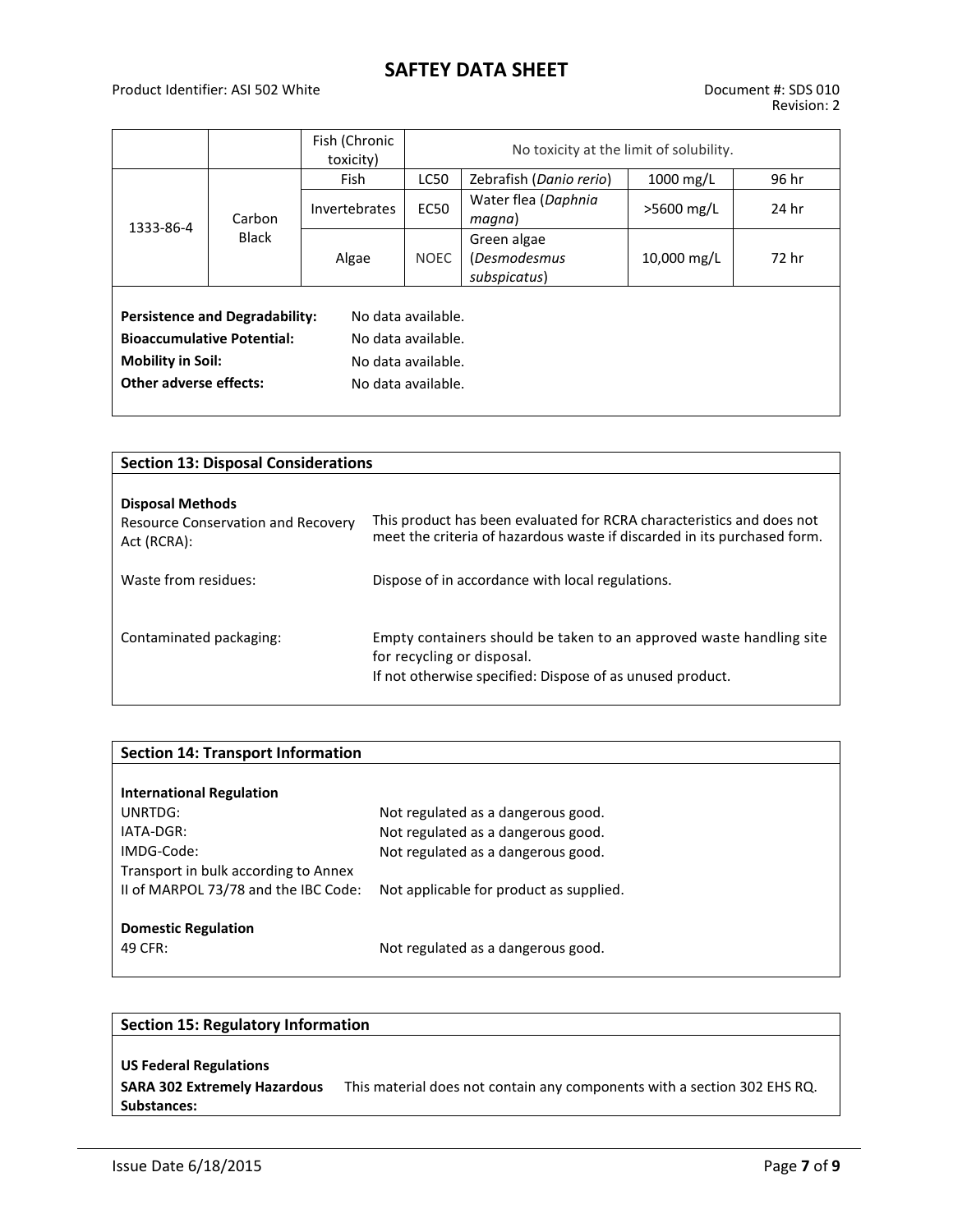| <b>SARA 304 Extremely Hazardous</b><br><b>Substances Threshold Planning</b><br><b>Quantity:</b>                                                                            |                                                             | This material does not contain any components with a section 304 EHS TPQ.                                                                |                                                                         |                                                                         |  |
|----------------------------------------------------------------------------------------------------------------------------------------------------------------------------|-------------------------------------------------------------|------------------------------------------------------------------------------------------------------------------------------------------|-------------------------------------------------------------------------|-------------------------------------------------------------------------|--|
| <b>SARA 311/312 Hazards:</b>                                                                                                                                               |                                                             | No SARA Hazards                                                                                                                          |                                                                         |                                                                         |  |
| <b>SARA 313:</b>                                                                                                                                                           |                                                             |                                                                                                                                          |                                                                         | The following components are subject to reporting levels established by |  |
|                                                                                                                                                                            |                                                             |                                                                                                                                          | SARA Title III, Section 313.                                            |                                                                         |  |
|                                                                                                                                                                            |                                                             |                                                                                                                                          | Aluminium (7429-90-5) 1.6%                                              |                                                                         |  |
|                                                                                                                                                                            |                                                             |                                                                                                                                          |                                                                         |                                                                         |  |
|                                                                                                                                                                            | <b>EPCRA-Emergency Planning and Community Right-to-Know</b> |                                                                                                                                          |                                                                         |                                                                         |  |
|                                                                                                                                                                            | <b>CERCLA Reportable Quantity</b>                           |                                                                                                                                          |                                                                         |                                                                         |  |
| CAS                                                                                                                                                                        | Component                                                   |                                                                                                                                          | <b>Component RQ (lbs)</b>                                               | <b>Calculated Product RQ (lbs)</b>                                      |  |
| 108-24-7                                                                                                                                                                   | Acetic anhydride                                            |                                                                                                                                          | 5000                                                                    | Exceeds reasonably attainable upper limit.                              |  |
| 64-19-7                                                                                                                                                                    | Acetic acid                                                 |                                                                                                                                          | 5000                                                                    | Exceeds reasonably attainable upper limit.                              |  |
|                                                                                                                                                                            |                                                             |                                                                                                                                          |                                                                         |                                                                         |  |
| <b>US State Regulations</b>                                                                                                                                                |                                                             |                                                                                                                                          |                                                                         |                                                                         |  |
|                                                                                                                                                                            | Pennsylvania Right To Know                                  |                                                                                                                                          |                                                                         |                                                                         |  |
|                                                                                                                                                                            | <b>CAS</b>                                                  |                                                                                                                                          | Component                                                               |                                                                         |  |
|                                                                                                                                                                            | 70131-67-8                                                  |                                                                                                                                          |                                                                         | Dimethyl siloxane, hydroxy-terminated                                   |  |
|                                                                                                                                                                            | 7631-86-9                                                   |                                                                                                                                          | Silicon dioxide                                                         |                                                                         |  |
|                                                                                                                                                                            | 63148-62-9                                                  | Dimethyl siloxane, trimethylsiloxy-terminated                                                                                            |                                                                         |                                                                         |  |
|                                                                                                                                                                            | 1332-37-2                                                   | Iron oxide                                                                                                                               |                                                                         |                                                                         |  |
|                                                                                                                                                                            | 13463-67-7                                                  | Titanium oxide                                                                                                                           |                                                                         |                                                                         |  |
|                                                                                                                                                                            | 7429-90-5                                                   | Aluminum                                                                                                                                 |                                                                         |                                                                         |  |
| 64-19-7                                                                                                                                                                    |                                                             |                                                                                                                                          | Acetic acid                                                             |                                                                         |  |
| 108-24-7                                                                                                                                                                   |                                                             |                                                                                                                                          | Acetic anhydride                                                        |                                                                         |  |
| 147-14-8                                                                                                                                                                   |                                                             |                                                                                                                                          | Pigment Blue 15                                                         |                                                                         |  |
|                                                                                                                                                                            |                                                             |                                                                                                                                          |                                                                         |                                                                         |  |
| <b>California Proposition 65:</b>                                                                                                                                          |                                                             | This product does not contain any chemicals known by the State of California<br>to cause cancer or reproductive harm.                    |                                                                         |                                                                         |  |
| <b>California List of Hazardous Substances</b>                                                                                                                             |                                                             |                                                                                                                                          |                                                                         |                                                                         |  |
| Aluminum                                                                                                                                                                   |                                                             | 7429-90-5                                                                                                                                |                                                                         |                                                                         |  |
|                                                                                                                                                                            |                                                             |                                                                                                                                          | <b>California Permissible Exposure Limits for Chemical Contaminants</b> |                                                                         |  |
|                                                                                                                                                                            | Silicon dioxide                                             | 7631-86-9                                                                                                                                |                                                                         |                                                                         |  |
|                                                                                                                                                                            | Titanium dioxide                                            |                                                                                                                                          | 13463-67-7                                                              |                                                                         |  |
|                                                                                                                                                                            | Aluminum                                                    | 7429-90-5                                                                                                                                |                                                                         |                                                                         |  |
| The ingredients of this product are reported in the following inventories:                                                                                                 |                                                             |                                                                                                                                          |                                                                         |                                                                         |  |
| TSCA:                                                                                                                                                                      |                                                             | All chemical substances in this product are either listed in the TSCA Inventory<br>or are in compliance with a TSCA Inventory exemption. |                                                                         |                                                                         |  |
| AICS:                                                                                                                                                                      |                                                             | All ingredients listed or exempt.                                                                                                        |                                                                         |                                                                         |  |
| IECSC:                                                                                                                                                                     |                                                             | All ingredients listed or exempt.                                                                                                        |                                                                         |                                                                         |  |
| PICCS:                                                                                                                                                                     |                                                             | All ingredients listed or exempt.                                                                                                        |                                                                         |                                                                         |  |
| DSL:<br>All chemical substances in this product comply with the CEPA 1999 and NSNR<br>and are on or exempt from listing on the Canadian Domestic Substances List<br>(DSL). |                                                             |                                                                                                                                          |                                                                         |                                                                         |  |
| REACH:                                                                                                                                                                     |                                                             | All ingredients are currently pre/registered or exempt under REACH. Please<br>refer to section 1 for recommended uses.                   |                                                                         |                                                                         |  |

**Section 16: Other Information**